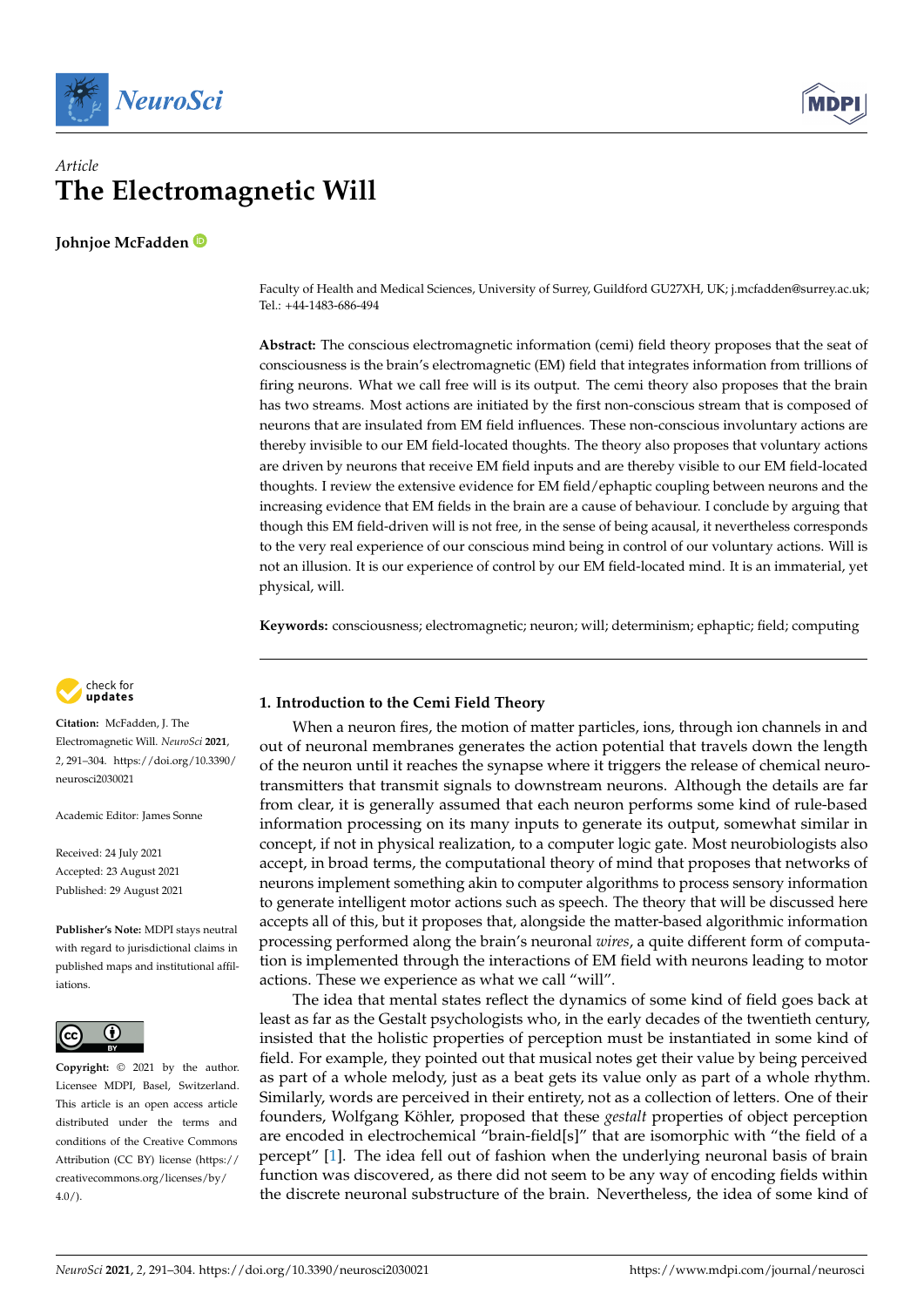field existing in the brain persisted in the latter half of the twentieth century as a means of accounting for the binding problem of consciousness—how our conscious mind integrates information distributed among billions of spatially separated neurones to generate the unity of conscious experience. This is essentially the same problem with which the gestalt psychologists had been wrestling but now generalized beyond perception to any conscious state.

The philosopher Karl Popper [\[2\]](#page-11-1) proposed that consciousness was a manifestation of some kind of overarching force field in the brain that could integrate the diverse conscious information held in distributed neurones. The idea was further developed and extended by Popper with Lindahl and Århem [\[3\]](#page-11-2) and then by the pioneering experimental neurophysiologist, Benjamin Libet [\[4](#page-11-3)[,5\]](#page-11-4). However, these researchers considered that, although a field, the conscious mind could not be a manifestation of any known form of physical field and so its nature remained mysterious. In the 1990s, the Nobel Prize-winning mathematician Roger Penrose and the anaesthetist Stuart Hameroff proposed their Orch OR theory [\[6–](#page-11-5)[8\]](#page-11-6), claiming that consciousness is a manifestation of quantum coherence between neuronal microtubules in the brain. Quantum coherence is a field property—a state in which matter particles behave like a unified force field. It has been proposed to be involved in biological phenomena such as photosynthesis, olfaction, enzyme catalysis or avian navigation (for review see in [\[9\]](#page-11-7)) but, in these cases, is limited to very small systems of single or handfuls of molecules and is generally considered to be infeasible for large systems that *decohere* (loss of coherence) very rapidly to lose their quantum nature at physiological temperatures. As the Orch OR theory requires billions of molecules to remain coherent across the entire brain for physiologically-relevant timescales, it is generally considered infeasible.

The dominance of the neuron dogma led, in 2009, the influential neurophysiologist Horace Barlow to insist that "there is no evidence for anything immaterial in our heads, or in any other animal" [\[10\]](#page-11-8). Yet, despite Barlow's confident assessment, there is abundant evidence for a physical yet immaterial entity in the brain. The existence of an electromagnetic (EM) field in the brain has been known since the nineteenth century and is routinely detected by medical scanning techniques such as EEG and MEG. EM fields are physical fields that are just as real as matter but composed of perturbations of the EM field that fills the entire universe. Electricity and magnetism are complementary manifestations of electromagnetism which, despite being immaterial, clearly has widespread causal effects on matter. It is responsible for pretty much all of chemistry, biology and harnessed in technologies from radio transmission to the modern computer. Given the importance of EM fields in artificial technology, it is hardly surprising that they play a role in the most complex biological technology in the known universe: the human brain.

The sources of the brain's EM field are not entirely clear but certainly include action potentials and synaptic potentials that involve the motion of ions through neuronal membranes. Movement of electrical charge generates an electromagnetic (EM) field perturbation or wave, as described by Maxwell's famous equations. The motion of ions moving in and out of around 86 billion neurons and 125 trillion synapses in the human brain thereby generates the most the most complex EM field in the known universe, and one that is routinely measured in brain scanning techniques such as EEG and MEG. Nevertheless, despite the fact that Maxwell's laws are symmetric—EM fields generated by moving charges influence the motion of moving charges—brain EM fields were generally considered functionally impotent, as irrelevant to brain activity as the steam whistle on a steam train is irrelevant to its locomotion.

I should emphasize that the lack of interest in EM field interactions between neurons was not a consequence of any evidence against EM field interactions in the brain. The absence of evidence was solely due to the difficultly of obtaining experimental evidence of EM field communication. While techniques, such as patch-clamping and neurotransmitter studies, were rich sources of experimental data on electrochemical neurotransmission, there were no similar techniques available to study EM field interactions.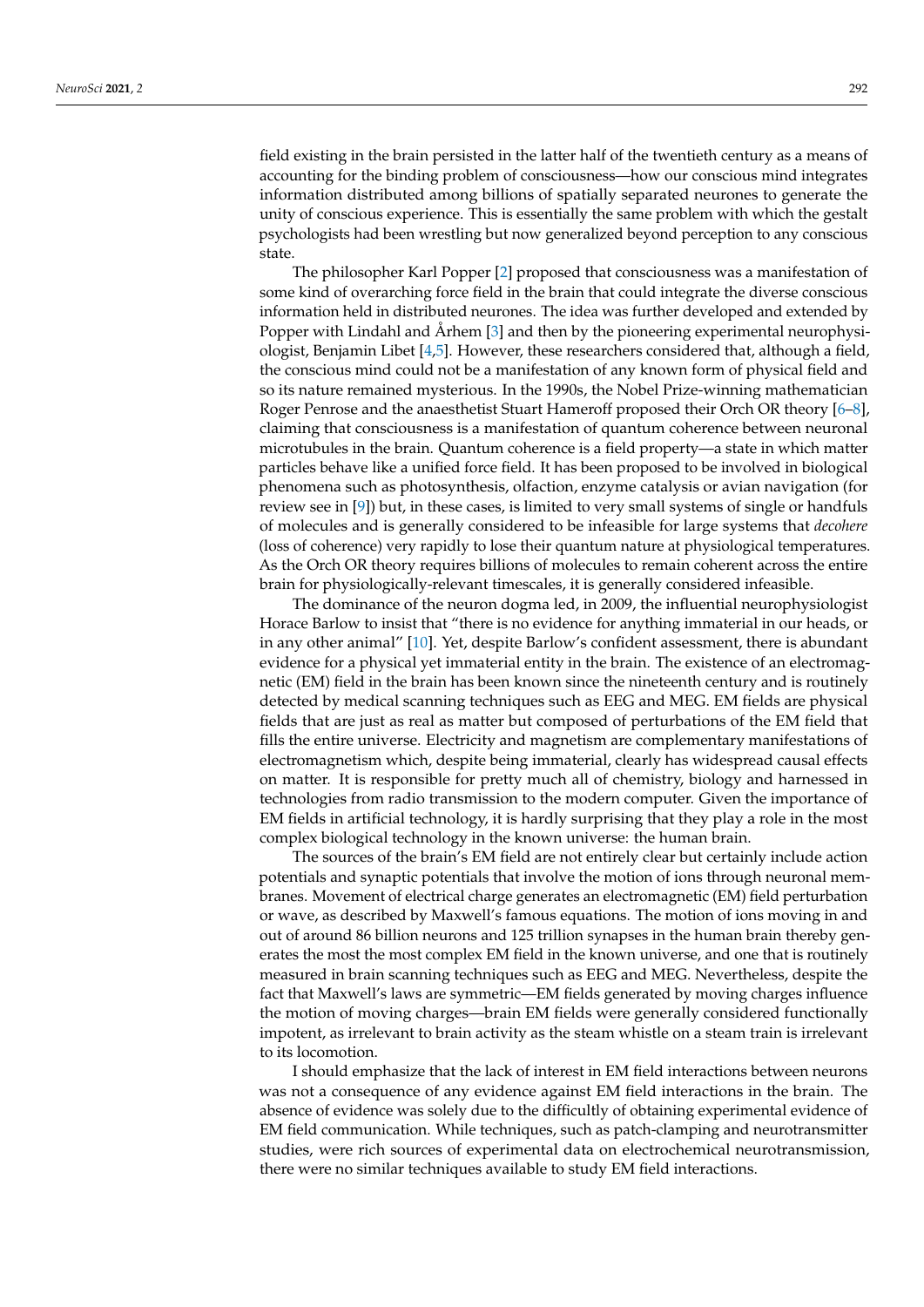My own interest in brain EM fields came about when considering the binding problem. It occurred to me that shifting the substrate of consciousness from the matter of the brain to its equally physical but immaterial EM field effortlessly solved the binding problem as fields automatically integrate and thereby bind information encoded in their sources. This is what we mean by a field. For example, your weight at this moment represents an instantaneous integration—performed by the gravitational field of the Earth—of the mass of your body and the mass of the entire planet. Similarly, the EM field at any point in your brain represents an integration and binding of information encoded by every single firing neuron in your brain.

This shift from the matter of the brain to EM fields generated by neuron firing also made sense of the discovery that synchronously-firing neurons are the best established neural correlate of consciousness (NCC) [\[11,](#page-11-9)[12\]](#page-11-10). If, as I propose, the seat of consciousness is an EM field, then it will be subject to wave interference. Most pairs of neurons fire asynchronously to generate EM field waves whose peaks and troughs do not align and so will tend to cancel each other out by destructive interference to generate a zero-net field. However, neurons that fire synchronously will generate EM fields that superimpose and strengthen each other by constructive interference. The cemi field theory thereby predicted that the (EM field-encoded) contents of consciousness generated mostly by synchronously-firing neurons would correlate with synchronously firing neurons [\[13\]](#page-11-11).

Work conducted by Wolf Singer and colleagues in the 1990s demonstrated that neurons in the monkey brain fire synchronously when the animal attends to the stimulus [\[14\]](#page-11-12), and additional studies confirmed and extended these findings [\[15\]](#page-11-13). Many subsequent studies demonstrated that neural synchrony also correlates with conscious perception in humans. For example, neural synchrony patterns were found to correlate with conscious recognition by subjects exposed to optical illusions [\[16\]](#page-11-14), and conscious auditory perception was shown to be correlated with long-range synchrony of gamma oscillations [\[17\]](#page-11-15). As far as I am aware, no theory of consciousness, other than the cemi field theory and the other EM field theories of consciousness, necessarily predict, rather than merely incorporate, the correlation between synchronous firing and consciousness.

I first described the conscious electromagnetic information (cemi) field theory of consciousness in the final chapter of a book published in 2000, writing that 'this em-field ... [of the] brain integrate[s] information from all of the calculations ... performed by . . . [its] logic gates' [\[18\]](#page-11-16). I provided a more detailed description of the cemi field theory in two papers published in 2002 [\[13,](#page-11-11)[19\]](#page-11-17). Remarkably, similar theories were proposed around the same time by neurobiologist Susan Pocket [\[20](#page-11-18)[,21\]](#page-12-0), the neurophysiologist E. Roy John [\[22,](#page-12-1)[23\]](#page-12-2) and the neurophysiologists Fingelkurts and Fingelkurts [\[24](#page-12-3)[,25\]](#page-12-4). Updates on the cemi field theory were published in 2006 [\[26\]](#page-12-5), 2013 [\[27,](#page-12-6)[28\]](#page-12-7) and 2020 [\[29\]](#page-12-8).

#### **2. The Electromagnetic Will**

A key aspect of the cemi field theory, which is not shared by all EM field theories of consciousness, is that it provides a physical mechanism for the action of what we call "free will": the initiation of voluntary behaviour. The basic idea is summarized in Figure [1,](#page-3-0) which shows three hypothetical firing neurons, A, B and C each with several inputs and a single output that will eventually (via several downstream neurons) initiate a motor output. Also represented, as wavy lines in the figure, is the EM field generated by neuron firing. In the top panel A is represented the situation for neurons engaged in non-conscious actions, such as directing the precise motion of lips and tongue to generate words. Each neuron acts independently to generate an output based on information processing of its several inputs. Each neuron's output is independent and none is influenced by the EM field generated by their firing.

In the bottom panel B is represented the situation for neurons engaged in initiating voluntary action such as choosing to say a particular word: the output of consciousness or free will. The situation is exactly the same as A except that the EM field generated by the firing of neurons A, B and C now provides an additional electromagnetic input to the firing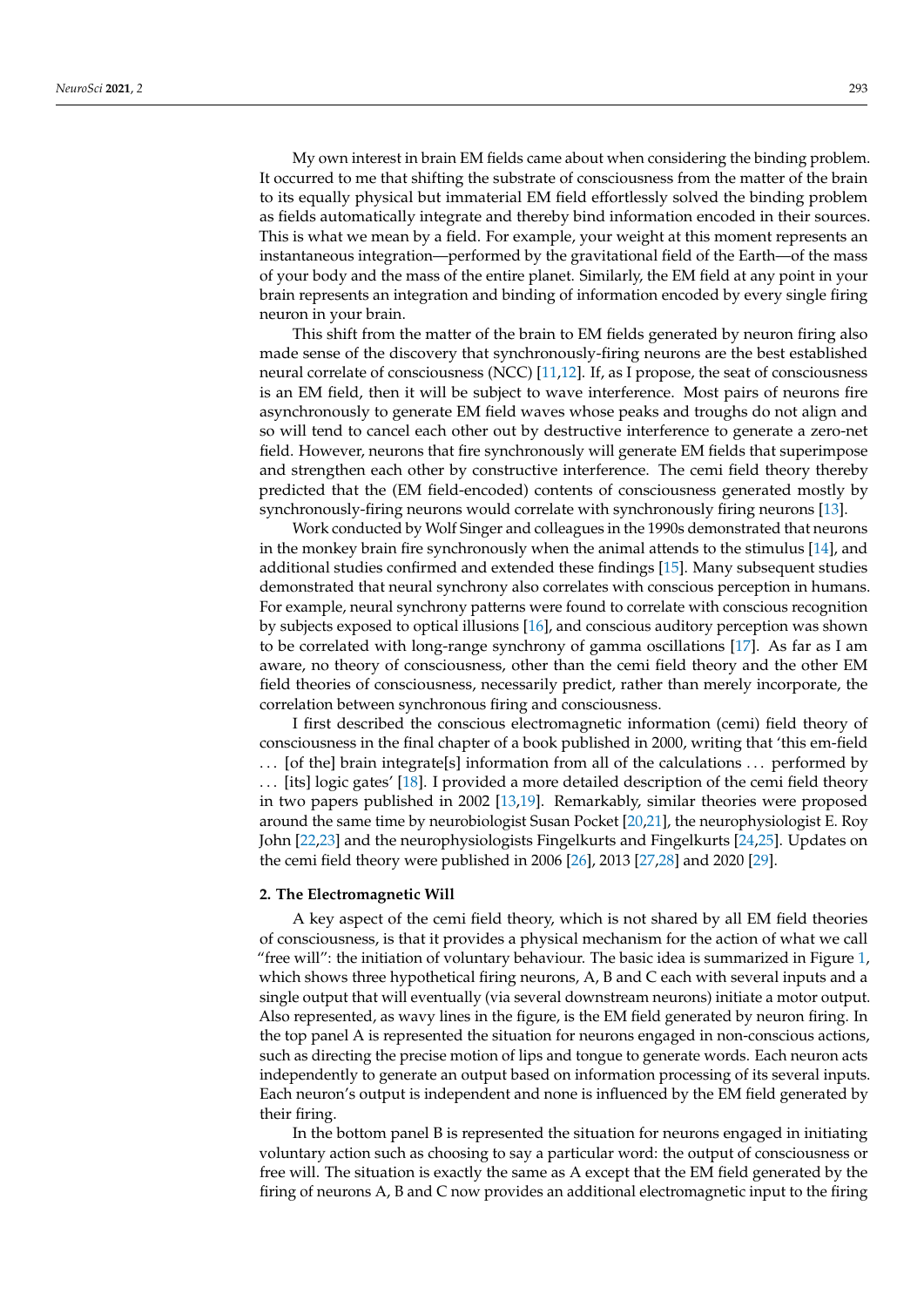decision of each neuron, essentially the neuron is acting as an EM receiver, perhaps pushing two towards firing and another away from firing. This input represents an integration of the information encoded in the firing of each neuron. Although only three neurons are represented in the figure, in reality, this input will represent the integration of information encoded by all firing neurons in the brain. This, I propose, is the physical instantiation of what we call free will. Note that, in the cemi field theory, although EM fields make an input into neuronal/synaptic computation: they are never solely responsible for a conscious state or output. Consciousness is how we experience EM field inputs into neuronal computation. The input may be tiny compared to the underpinning neuronal computation, but it may still be sufficient to deliver awareness of initiating a voluntary behaviour.

<span id="page-3-0"></span>

**Figure 1.** Willed (conscious action) vs. non-willed(non-conscious actions). In both cases, A, B, and C are the inputs and outputs of some neuronal computation by three adjacent non-interacting neurons. What we call free will is then our experience of the input of the EM field generated by all three neurons on the output of all three neurons. In reality, the brain' EM field is a product of the physical integration of the activity of many billions of neurons and free will is then the influence of that EM field-based integration on our actions.

### **3. Comparison of Cemi Field Theory with IIT and Global Workspace Theory**

The idea that consciousness represents integrated information in the brain has recently been revived by Giulio Tononi and colleagues [\[30–](#page-12-9)[37\]](#page-12-10) who formulated the Integrated Information Theory (IIT). The theory proposes that the physical substrate of consciousness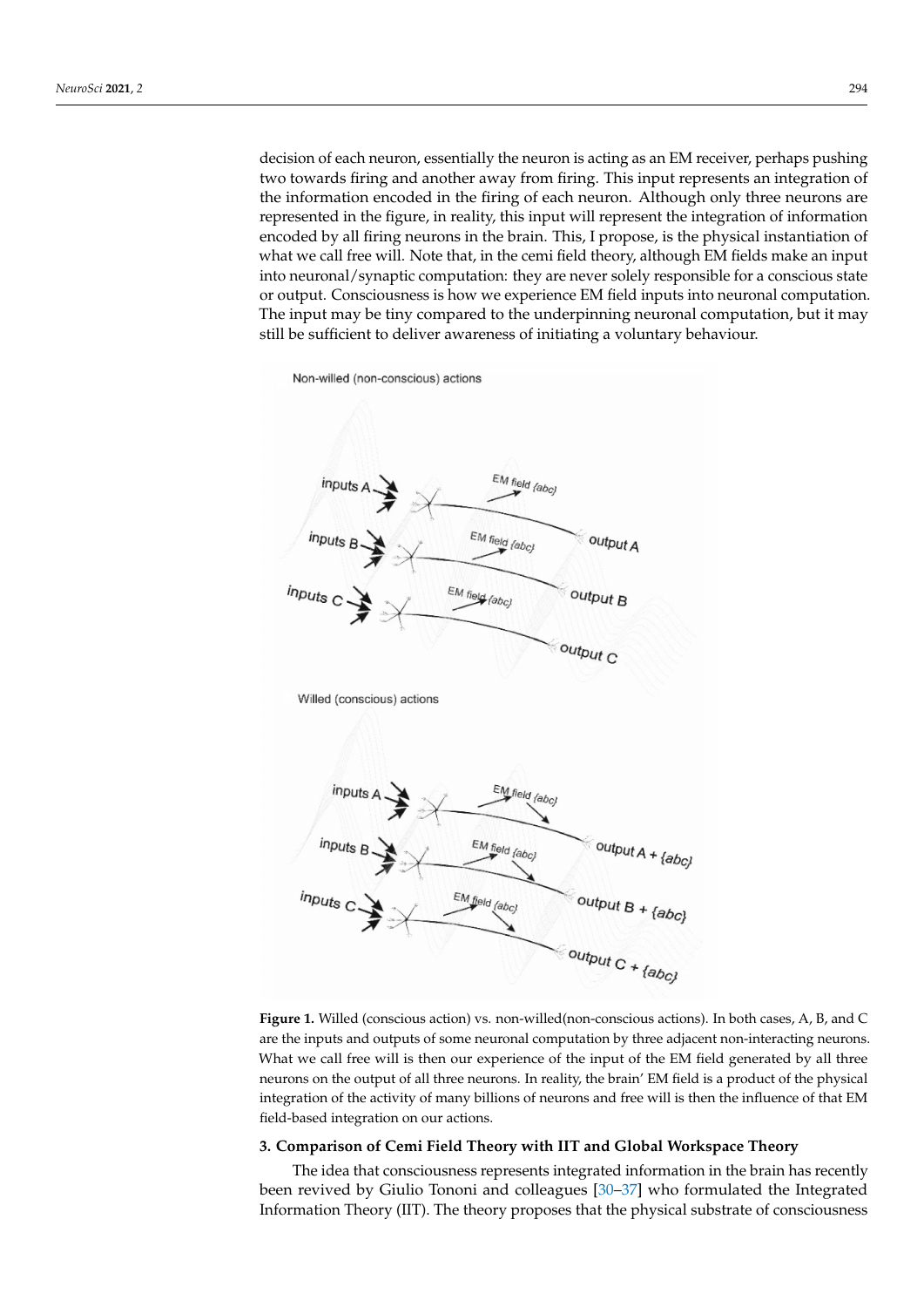corresponds to the information encoded within a system that has the highest value of a parameter known as  $\Phi$  (phi), which is a measure of the degree of information integration. In particular, Tononi defines integrated information as 'the amount of information generated by a complex of elements, above and beyond the information generated by its parts'. The theory has gathered a lot of support but has also been subject to subject to several criticisms [\[38](#page-12-11)[,39\]](#page-12-12) which I will not reiterate here but instead compare IIT to cemi field theory.

Although, as far as I am aware, although  $\Phi$  has only been applied within IIT, it is essentially a variant of mutual information which, in probability and information theory, is a measure of the mutual dependence between different variables within a system. Measures of mutual information have been evaluated for a wide variety of complex systems, ranging from social networks [\[40,](#page-12-13)[41\]](#page-12-14) to communities [\[42,](#page-12-15)[43\]](#page-12-16), ecological networks [\[44\]](#page-12-17), financial [\[45\]](#page-12-18) and institutional networks [\[46\]](#page-12-19). It is also cornerstone of many systems biology approaches that, for example, examine coherence of physiological systems [\[47\]](#page-12-20), infer transcriptional regulatory networks from correlated patterns of gene expression patterns [\[48\]](#page-12-21), describe the hierarchical structure of immune networks [\[49\]](#page-12-22) and the interdependence of biochemical networks [\[50\]](#page-12-23). All of these systems are characterized by high levels of integrated and complex information. For example, with  $10^{12}$  cells compared to the  $10^{11}$  neurons in the brain and communicating via at least a hundred different cytokines, chemokines and hormones, the immune system processes a vast amount of integrated information and is capable of entering a vast number of distinct states yet does so entirely without awareness. Similarly, high values for mutual information have also been described for artificial intelligence systems, such as in robotics [\[51\]](#page-12-24), deep neural networks [\[52\]](#page-12-25) as well as random Boolean networks [\[53\]](#page-12-26).

In his 2008 IIT 'Provisional Manifesto', Tononi insists that 'to generate consciousness, a physical system must be . . . unified; that is, it should be doing so as a single system, one that is not decomposable into a collection of causally independent parts [\[34\]](#page-12-27). This is as true for the above systems as it is true for neuronal computation, yet none are considered to possess conscious states.

However, as argued in my recent paper [\[29\]](#page-12-8), the integration of IIT shares with other socalled systems rich in 'integrated information' the feature that the information integration is temporal in the sense in the sense that it is accomplished through an event that is dependent on a multiplicity of upstream causes. For example, an extraordinarily complex computation performed by a cloud computing operation performed by many computers at different locations on different continents that input vast quantities of interdependent data and mutual information on the climate of the planet may generate the binary code 00101010 that instructs a single printer to print the number 42. That binary code can be considered to integrate its highly complex inputs, but it has no knowledge of those inputs nor the calculations performed to generate the state of the binary code. The integration is via a causal chain of operations in time, rather than physical integration in space and cannot be equivalent to, say, the state of a conscious mind contemplating the influence of human activity on the current climate. Similarly, the differentiation of a single T cell in a human may be influenced by many different chemokines and cytokines secreted by other immune cells as well as hormonal signals released by the endocrine system, together with genetic and environmental factors that stretch back to a person's conception or, taking into account, that person's evolutionary history going back to the origin of life nearly four billions years ago. It would be preposterous to claim that any part of this system is conscious on the basis of this kind of causally integrated chain of information processing. IIT predicts that each of these systems is conscious, whereas the cemi field theory insists that, as their information processing is only causally, rather than physically integrated, they are not conscious.

IIT is also refuted by many routine observations. For example, IIT claims that consciousness is associated with the information processing in the brain that has the highest values of Φ. This claim is refuted by our subjective experience whenever complex thoughts, such as those experienced when we are solving a complex problem, are supplanted by a simple neuronal computation, such as those involved in generating the experience of pain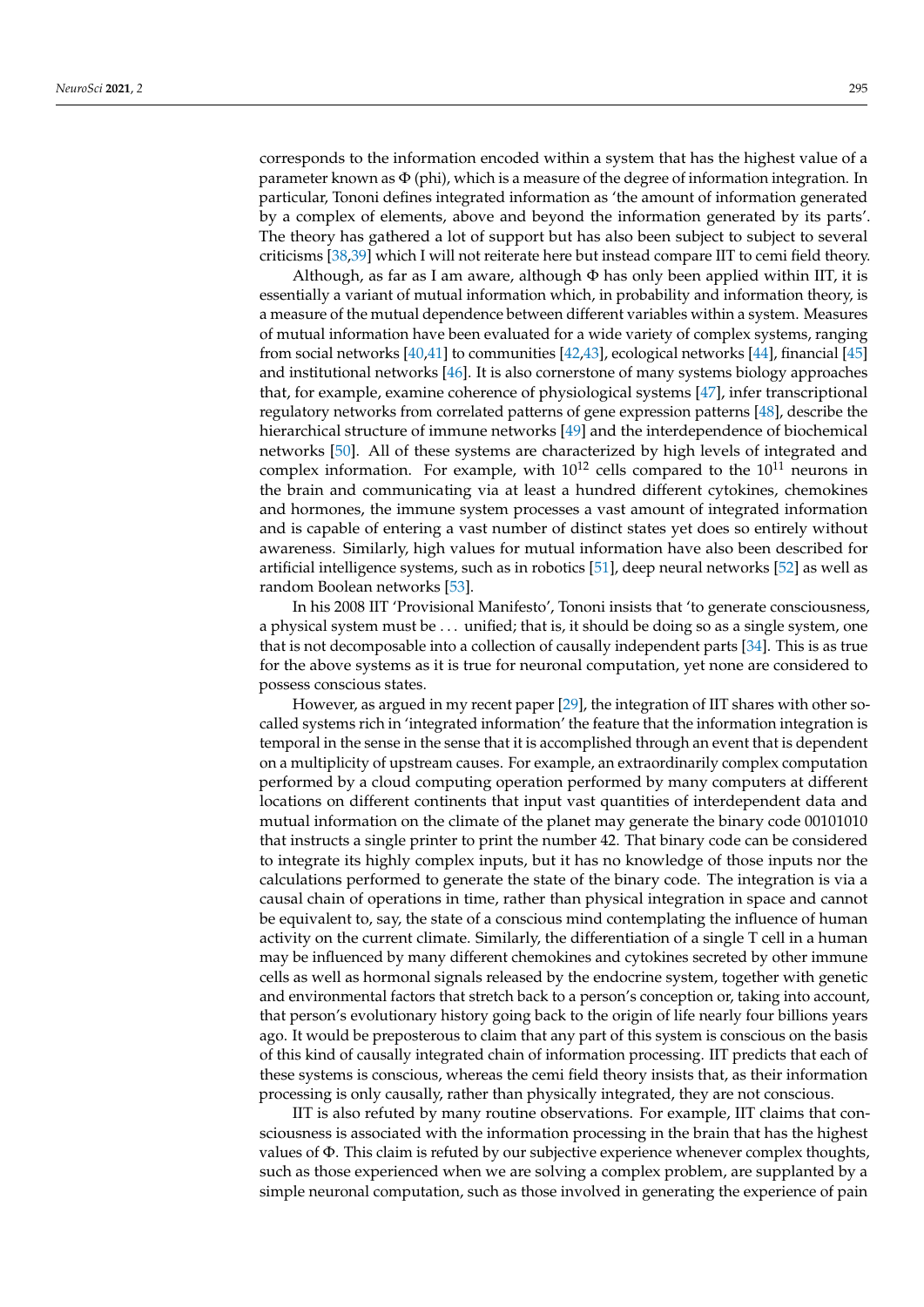if we accidently stub our toe. The cemi field theory easily accounts for this phenomenon by predicting that painful stimuli stimulate large (though likely informationally simple) perturbations in the brain's EM field. This prediction is confirmed by many EEG and MEG experiments, for example [\[54\]](#page-12-28).

The cemi field theory does, however, have much in common with the global workspace theory (GWT) proposed by Bernard Baars [\[55–](#page-12-29)[58\]](#page-13-0) and others [\[59\]](#page-13-1). GWT proposes that the contents of consciousness are information distributed in different parts of the brain that are nonetheless made available globally for diverse cognitive processes including attention, evaluation, memory and verbal reports. However, GWT is a theoretical construct that does not propose a physical site for the global workspace, a physical mechanism for its generation, nor a physical mechanism by which it generates conscious outputs. In contrast, the cemi field theory proposes a physical location for the mind's global workspace: the brain's EM field. The cemi field theory can thereby be considered to be a global workspace theory. Furthermore, unlike traditional GWT, the cemi field theory proposes a physical mechanism for generating the global workspace: neural firing. Last, and once again in contrast to GWT, the cemi field theory proposes a physical mechanism whereby the contents of the (brain EM field) global workspace generates motor outputs through the influence of the brain's EM field on neural firing that lead to motor actions. I now discuss experimental data supporting this last premise.

# **4. Evidence of a Role for Endogenous EM Fields Influencing Neuronal Dynamics in the Brain**

Although there was considerable controversy at the turn of the 19th/20th century as to mechanism of communication between neurons, by the middle of the 20th century, the consensus was that neurons communicate primarily by chemical synapses. A strong prediction of the cemi field theory is that neurons also communicate through EM field interactions. It was established, even in the 19th century, that neurons also communicate non-synaptically [\[60\]](#page-13-2). For example, the pioneering neuroscientist, du Bois-Reymond, demonstrated that the firing of a nerve may induce the firing of an adjacent nerve. Nonsynaptic communication between neurons [\[60\]](#page-13-2) may involve diffusion of paracrine effectors such as nitric oxide or carbon monoxide as well as diffusion of ions along electrical gradients, all of which can modulate neuronal sensitivity. Of interest to this article is non-synaptic communication via electric fields, which tends to be divided into ephaptic, which covers short-range interactions and involve small numbers of neurons as in du Bois–Reymond's pioneering experiments, or field effects that have relatively long range and involve large numbers of neurons. However, ephaptic and field transmission terms are used interchangeably in the literature and there is no sharp boundary between them. Ephaptic transmission has been implicated in several pathological conditions such as tinnitus [\[61\]](#page-13-3) and epileptic seizures [\[62\]](#page-13-4), but its role in normal brain function remains controversial.

Detecting the role of field-based signals on neuronal dynamics is challenging. The standard approach to investigate function of a biological component is to remove it by, for example, gene knockout or inhibitor, and investigate the phenotypic consequence. This is not possible for EM fields since as they are intrinsic to the motion of charges that are fundamental to neuronal excitation: you cannot have one without the other. Therefore, although it is routine to, for example, investigate the role of a neurotransmitter by adding an antagonist drug or toxin, there are no EM field antagonists. Researchers have therefore relied instead on indirect approaches that either demonstrate non-synaptic transmission of signal between distant neurons or application of external EM fields to nervous tissue to simulate the influence of endogenous fields.

There is now abundant evidence that external EM fields can influence brain function. In transcranial magnetic stimulation (TMS), a current passing through a coil placed on the scalp of subjects generates a time-varying magnetic field that penetrates the skull. TMS has been shown to have a variety of cognitive [\[63\]](#page-13-5) and therapeutic [\[64\]](#page-13-6) effects. Its mechanism remains uncertain. TMS-induced magnetic fields are much larger than endogenous magnetic fields so are not considered physiologically relevant. TMS-induced electric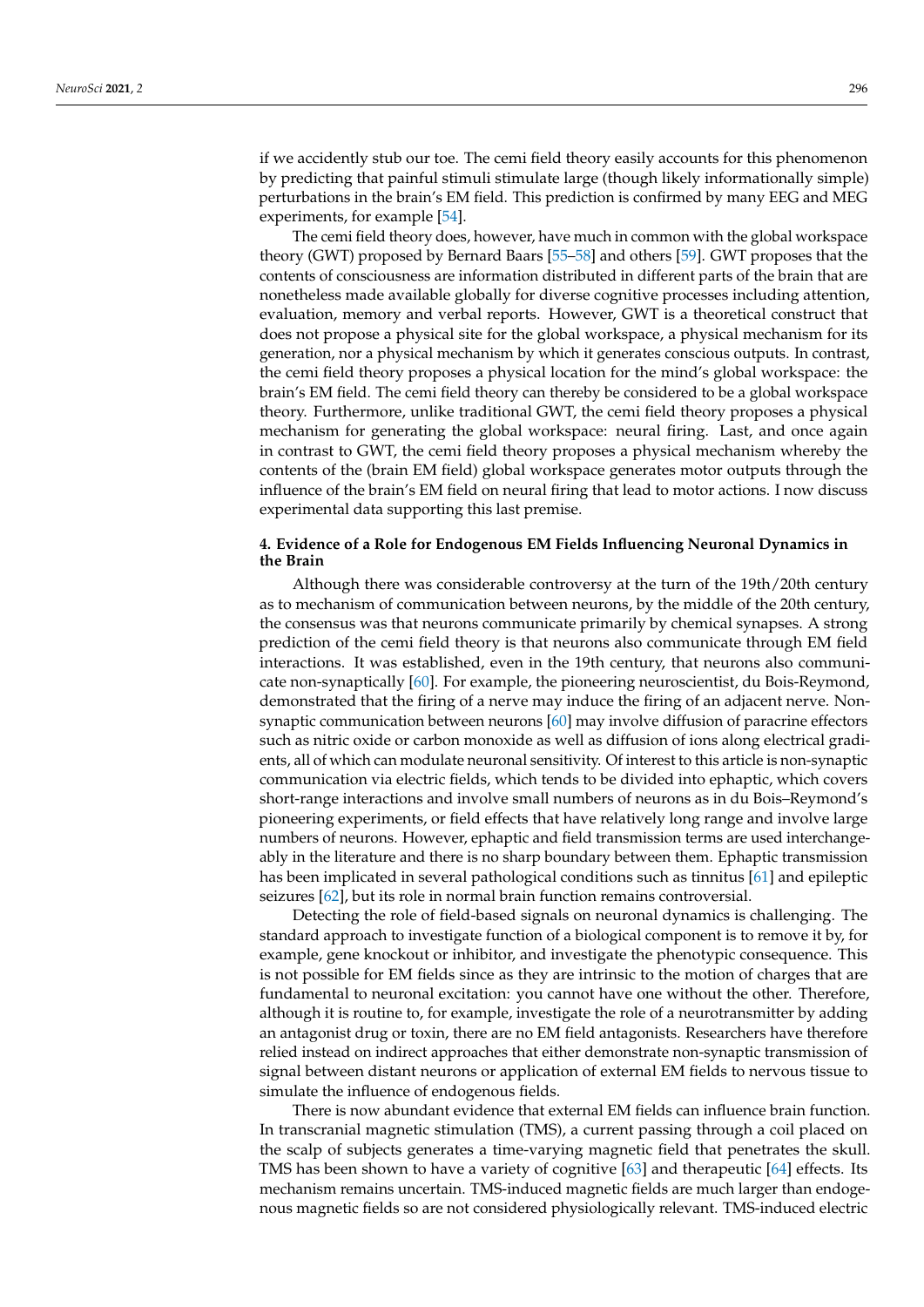fields (orthogonal to the magnetic field induced by coils) cannot be measured directly but, from modelling studies, are estimated to be in the range of 50 to 130 mV/mm [\[65\]](#page-13-7) and  $20-150$  mV/mm [\[66\]](#page-13-8), which are in the range of local field potentials (LFPs) measured with external electrodes (see below) so may be the driver of TMS effects.

Direct evidence for external electric fields influencing neuronal dynamics has been obtained from several experimental systems. Yuji Ikegaya's laboratory in Tokyo found that rat hippocampal brain slice preparations exhibited no spontaneous gamma oscillatory activity. However, gamma oscillations could be reliably induced by application of the muscarinic agonist carbachol and detected using extracellular electrodes [\[67\]](#page-13-9). To examine whether the electric fields generated by these rhythmic oscillations affected neural firing patterns in the tissue, they applied an oscillating 40 Hz electric field that generated an extracellular field in the tissue with an amplitude and waveform similar to those of the carbachol-induced activity. They then stimulated a CA3 pyramidal cell (by injection of current) and measured the delay (latency) in the neuron's repose: a spike. In the absence of external electric field, the spike latency was ~38 ms, but in the presence of an external oscillating field the spike was delayed to  $~160$  ms and then followed by a more sustained rhythmic firing burst. When the imposed field was terminated the spiking pattern returned to the control levels. Clearly the external fields were modulating the firing pattern of individual neurons. The researchers also observed that the phase difference between the stimulus and applied field significantly affected the latency of the response. The researchers concluded that their experiments demonstrated the existence of 'a novel mode of interneuronal communication mediated by local electric field'.

David McCormick's laboratory at Yale [\[68\]](#page-13-10) used multisite depth electrodes to record local field potentials (LFPs) in the primary visual cortex of anaesthetized ferrets. They detected slow oscillations in the endogenous electric field (EF) with peak strength of  $\sim$ 2 mV/mm. To examine whether these fields are capable of modulating neural activity in brain tissue, they applied external sine wave fields with the approximate strength of the weak in vivo EF's to in vitro brain slice preparations of the ferret visual cortex that spontaneously generate a slow oscillation. Application of the external field caused small membrane depolarizations  $\left(\sim1 \text{ mV} \right)$  drop in the transmembrane voltage) in individual neurones and accelerated neocortical slow oscillations in the in vitro slices which made them more periodic, effectively entraining the slow oscillation. They also applied a naturalistic waveform to the slices and demonstrated that this was also capable of strongly modulating the spontaneous oscillatory activity of the brain tissue; EFs as weak as 0.25–0.5 mV/mm were able to modify network behaviour. These results led the researchers to propose that the endogenous EFs provide a positive feedback loop that entrains oscillatory networks. To test this hypothesis, they calculated the fields generated by endogenous oscillations in the slices and then applied external fields that either positively or negatively interfered with the predicted endogenous fields. As expected, the externally-enhanced positive feedback promoted oscillatory activity whereas the externally applied negative feedback suppressed the same activity. The researchers concluded that their studies "support a functional role of the endogenous field in guiding physiological network activity by feedback interactions in neocortex".

In another study conducted by Christof Koch's laboratory at the California Institute of Technology [\[69\]](#page-13-11), both extracellular and intracellular electric fields were monitored by placing multiple electrodes both within and between pyramidal neurones in rat brain slices maintained in vitro. Using one of the electrodes as a source, the researchers were able to apply a weak external (to the neurones) EF (of  $\sim$ 1 mV/mm) and (while simultaneously blocking synaptic transmission) record both extracellular and intracellular EF changes in nearby neurones. Application of weak oscillating external fields (of similar magnitude and frequency as endogenous fields) caused measurable changes in the intracellular fields and extracellular EFs and thereby shifted the transmembrane potential of adjacent neurones by ~0.5 mV. These transmembrane potential perturbations oscillated at the same frequency as the externally applied fields. To investigate whether these fields have functional signifi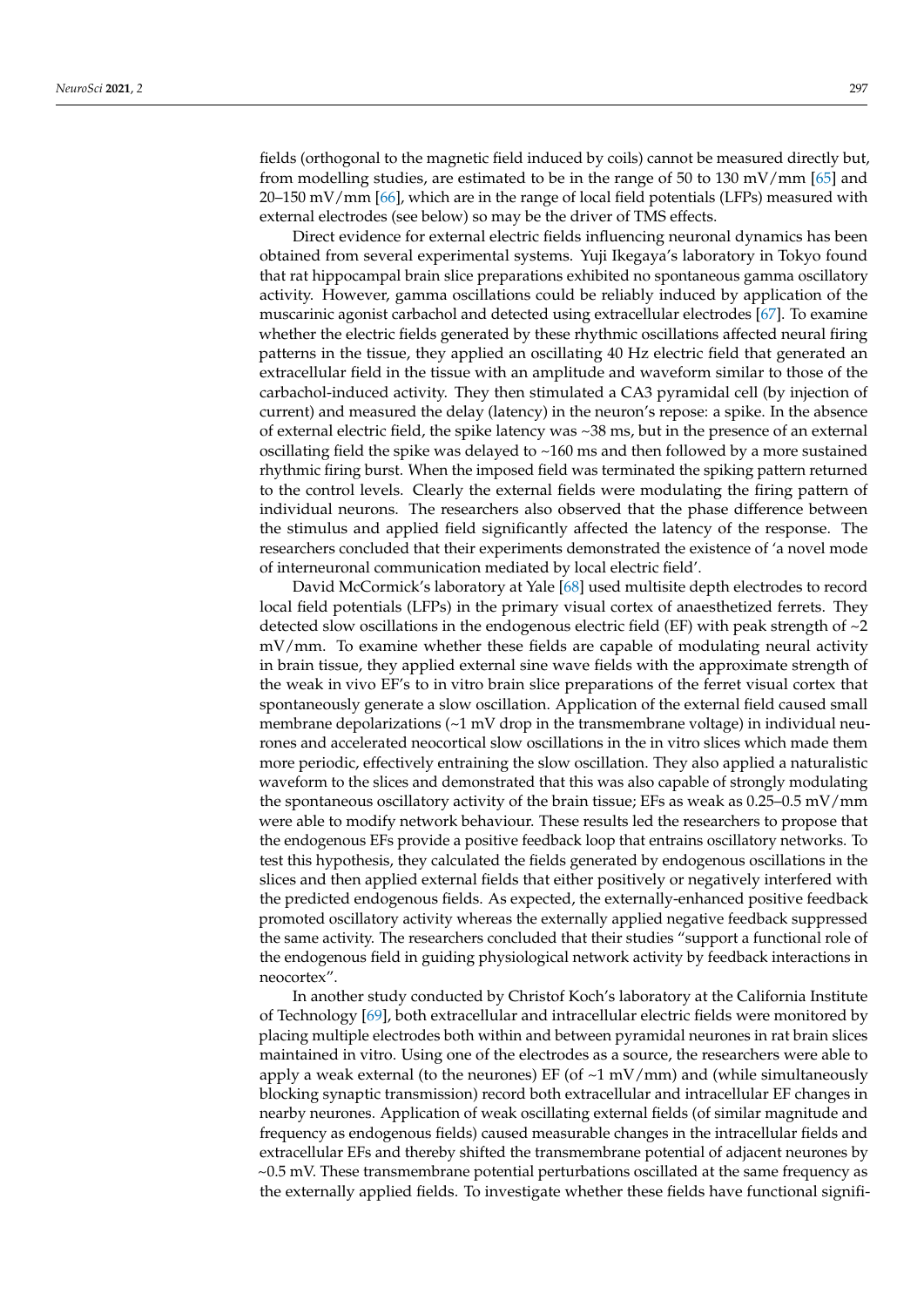cance, the experimenters injected a constant current into the cell body of 25 target neurones to induce (2–4 Hz) spiking and examined the effect of applying an extracellular field on their firing. The applied field did not change the frequency of firing, but it did affect their phase, causing them to preferentially fire at a preferred phase relative to the external field oscillations (in synchrony). Increasing the field strength enhanced the phase locking of the spikes to the applied field. The researchers concluded that, "Endogenous brain activity can causally affect neural function through field effects under physiological conditions", and that the resulting synchronization "may have a substantial effect on neural information processing and plasticity".

These pioneering papers were followed by several additional studies [\[62,](#page-13-4)[69](#page-13-11)[–74\]](#page-13-12) that extended the demonstration of ephaptic/field interactions into several other systems. One of the most impressive is a recent study from Wade G. Regehr's laboratory at Harvard Medical School who used a combination of in vivo multielectrode recordings to measure both intracellular and extracellular voltages with dynamic clamping and optogenetics in live rodents and rodent brain slices [\[72\]](#page-13-13). The team studied the interaction between climbing fibres originating from inferior olive that make excitatory synapses onto Purkinje cells dendrites in the cerebellar cortex. This interaction plays a central role in cerebellar learning and controls the output of the cerebellar cortex into motor actions. The PC can fire in two distinctive ways: a simple spike of frequency around 100 Hz and a complex spike at  $\sim$ 2 Hz. The team demonstrated that excitatory inputs from climbing fibres into Purkinje cells generated complex spikes associated with large negative extracellular potentials that suppressed simple spikes in neighbouring Purkinje cells through ephaptic coupling. In this way, a single climbing fibre originating from the inferior olive was found to suppress the firing of around 100 Purkinje cells through ephaptic coupling. In turn, suppression of Purkinje cells was shown to transiently disinhibit and thereby promote firing of neurons in the deep cerebellar nuclei involved in sensorimotor control of voluntary motions: willed actions.

In their recent review of ephaptic coupling to the brain's endogenous EM fields [\[69\]](#page-13-11), the neurophysiologists provocatively ask, but do not answer, the question "why bother?" Why, when neurons have evolved precise wire-like neuronal synaptic communication, should they also accept the kind of inputs that electrical engineers term electrical interference and take great pains to engineer out of their circuits? The first point is that it is clearly a very ancient mode of neuronal communication as it is found not only in vertebrates but also in insects [\[75\]](#page-13-14), arthropods [\[76\]](#page-13-15) and molluscs [\[77\]](#page-13-16). EM field communication between neurons has been thereby subject to natural selection and evolution for hundreds of millions of years. It seems likely that EM field interactions provide both advantages and disadvantages in neuronal communication depending on the role and architecture of different neuronal networks. Advantages could include fast signalling, phase-locking of multiple downstream EM field-sensitive neurons to the same stimulus, or rapid distribution of EM-field encoded information to many regions of the brain (as in the global workspace model of consciousness). Another advantage might be that it provides the brain with 'field computing' [\[78\]](#page-13-17) sometimes known as quantum-like computing [\[79\]](#page-13-18), which has several features in common with quantum computing such as ease of implementation of mathematical functions such as Fourier transforms, compared to digital computers. I have proposed that this form of field computing—algorithms in space rather than in time [\[29\]](#page-12-8) can only be implemented by neurons interacting through EM fields and is fundamental to consciousness. Negative influences of EM fields on neuronal communication include all the varieties of undesirable "feedback" familiar to both sound and electrical engineers. The action of the brain's EM field on the neuronal computing that generates the brain's EM field, thereby provides both positive and negative self-referencing feedback loops, what the philosopher Douglas Hofstadter terms a "strange loop" [\[80\]](#page-13-19) that he claimed is central to consciousness.

With positive and negative impacts, natural selection would inevitably have acted to enhance EM field communication when it provided an advantage and inhibit EM field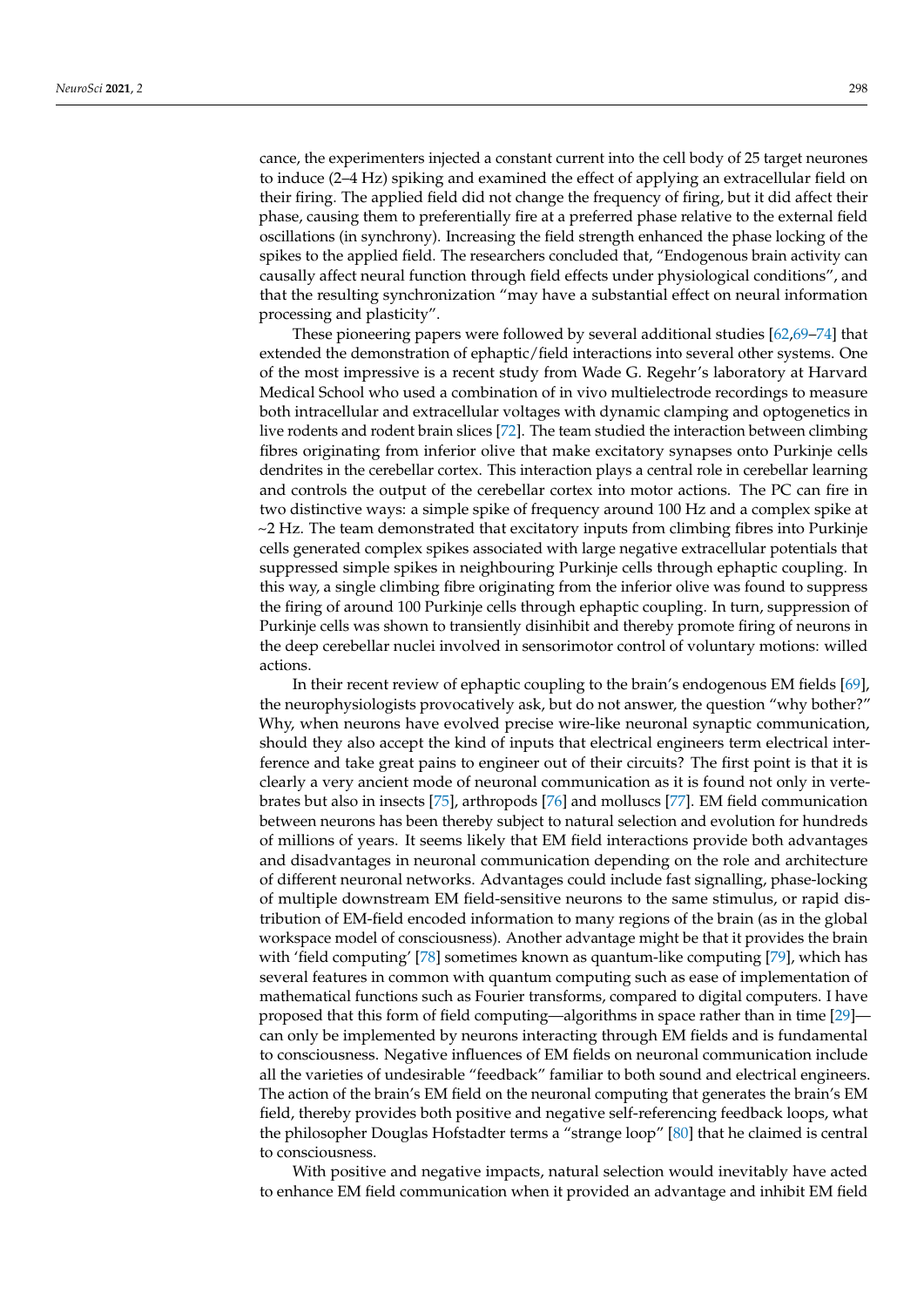communication when it interfered with the function of a neuronal network. Therefore, with the only the assumption that EM/field ephaptic commination is visible to natural selection, the theory of natural selection predicts that the brain would evolve into an EM field-insensitive stream associated with asynchronously firing and non-conscious activities, and an EM field-sensitive stream associated with synchronously firing neurons. This is of course precisely what we find in the human mind and probably in all minds. We call the EM field insensitive stream our non-conscious mind that performs automatic (unwilled) tasks such as coordinating the precise movements of our lips and tongue for making the sound of words. We call the EM field-sensitive stream that outputs voluntary actions driven by our "will", consciousness.

A fascinating parallel to the proposed mechanism by which conscious information in the brain gains access to motor outputs in the cemi field theory is currently being implemented in brain–computer interfaces (BCIs) or brain–machine interfaces (BMIs) that aim to provide paralyzed individuals or those suffering locked-in syndrome with the ability to direct the motion of prosthetic limbs or direct the output of speech synthesisers for communication. The most popular BMI approaches utilize EEG signals—the external manifestation of the brain's endogenous EM field—as the interface between the brain and machine motor outputs [\[81\]](#page-13-20), effectively implementing the same informational loop from EM field-encoded neuronal information to motor actions as is proposed in the cemi field theory. Further into the future are efforts, such as those by Elon Musk's company Neuralink [\[82\]](#page-13-21), to enhance human capabilities using neural implant electrode inserted into the brain to the record the brain's extracellular EM field. The, albeit limited at present, success of BMIs proves that information capable of directing consciously willed actions is encoded in the brain's EM field. The cemi field theory merely proposes that, in normally functioning individuals, the brain's endogenous EM field substitutes for EEG with the individual's own body taking the place of the machine. Another strong prediction of the cemi field theory is that subjects using EEG-controlled CMIs and BMI will feel that their machine actions are willed by their conscious mind. Users of the first commercially available CMI [\(https://www.next-mind.com,](https://www.next-mind.com) accessed date 25 August 2021) that uses helmet-mounted EEG sensors placed above the visual cortex to detect to user's centre of focus on a computer screen and thereby control the user's digital environment, report that the system feels "natural" as if they willed the computer-controlled actions.

# **5. Predictions of the Cemi Field Theory**

In my earlier cemi field theory papers [\[13,](#page-11-11)[19,](#page-11-17)[26](#page-12-5)[–29,](#page-12-8)[83\]](#page-13-22), I made several predictions:

- (1) Synchronous neuronal firing will correlate with conscious neuronal states.
- (2) Stimuli that reach conscious awareness will be associated with EM field modulations that are strong enough to directly influence the firing of neurones that direct motor actions.
- (3) Stimuli that do not reach conscious awareness will not be associated with EM field modulations that do not influence the firing of neurones that direct motor actions.
- (4) Increased complexity of conscious thinking should therefore correlate with increased complexity of the brain's EM field.
- (5) Agents that disrupt the interaction between the brain's EM field and neurones will induce unconsciousness.
- (6) Memory will be associated with strong EM field perturbations that alter synaptic connections.
- (7) The brain's EM field should be relatively insulated to perturbation from exogenous EM fields encountered in normal environments.
- (8) Appropriately-shaped artificial radio frequency or microwave EM fields that penetrate brain tissue should be capable of reinforcing or inhibiting motor response normally associated with event-related potentials.
- (9) Arousal and alertness will correlate with conditions in which EM field fluctuations are most likely to influence neurone firing; conversely, low arousal and unconsciousness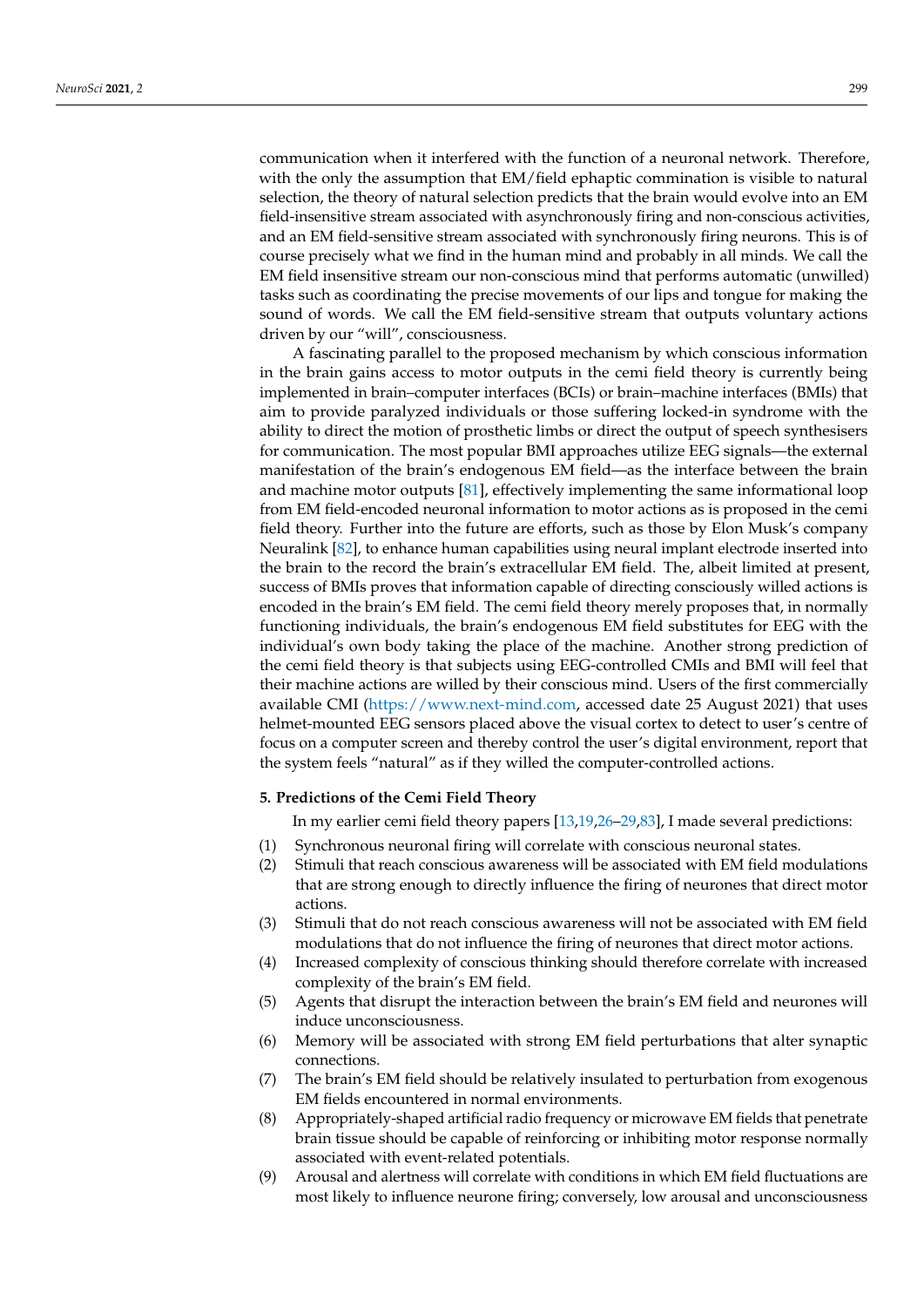will correlate with conditions when EM fields are least likely to influence neurone firing.

- (10) The evolution of consciousness in animals should correlate with an increasing level of electrical coupling between the brain's endogenous EM field and (receiver) neurone firing.
- (11) Conventional computers will never be conscious.
- (12) Computers that compute through EM field interactions will be conscious.
- (13) Consciousness should demonstrate field-level dynamics.

As described here and in my earlier publications, there is abundant evidence for predictions 1–8. Predictions 8–13 remain to be tested.

#### **6. However, Is the EM Field-Driven Will Free?**

Free will is one of the most notorious problems of philosophy as it appears to fly in the face of one of the most fundamental principles of classical science, determinism, which insists the future state of the universe is solely determined by its past state. Yet, the traditional view, at least in philosophical circles, of the meaning of 'free' term in 'free will' is that, although the inanimate universe may run like a clock, some aspect of our conscious mind, our 'will', is undetermined by the past. Moreover, the notion goes on to insist that this 'free will' is the driver of voluntary actions and therefore has causal efficacy in the world such that some threads of the future state of the cosmos are not determined solely by the past but also by the collective action of those beings, such as humans, that wield free will. We therefore appear to have two sets of rules operating on our universe, one driven by clock-like mechanisms that obey mathematical laws such as Newton's, quantum mechanics or general relativity, and another that obeys no laws but is instead subject to the whims of conscious beings. This dualistic universe, first clearly enunciated by Descartes, is the problem of free will.

The notion of free will has of course also been challenged by the experiments performed by the neurophysiologist, Benjamin Libet in the 1980s, who detected brain activity that predicted a voluntary action many hundreds of milliseconds before the person who willed that action knew that they had actually willed it [\[84](#page-13-23)[,85\]](#page-13-24). Many philosophers and neuroscientists have since argued that Libet's experiments proved that conscious will is an illusion. Yet Libet himself did not accept that conclusion and instead proposed that his proposed 'conscious mental field' possessed 'a causal ability to affect or alter neuronal function', in effect providing a nudge one way or another towards or away from actions that had been initiated non-consciously.

The cemi field theory takes up Libet's proposal with the brain's EM field providing the nudge [\[13\]](#page-11-11). Free will thereby becomes our experience of the influence of the brain's cemi field on neuron firing, as illustrated in Figure [1,](#page-3-0) what we call free will. This is, of course, a causal influence and fully consistent with determinism.

Moreover, it is interesting to note that the idea of a free will appears to be relatively recent idea. A much more prominent idea in ancient texts and myths is that of fate or destiny which is essentially a deterministic notion in which human lives are controlled, not by their will but by the whims of a God or gods. For example, in Sophocles' play *Oedipus the King*, the Greek Oedipus myth, King Laius and Queen Jocaster learn from an astrologer that their son, Oedipus will kill his father and marry his mother. To prevent this happening, Oedipus' parents give the child to a shepherd to be left on the hillside where he would be eaten by wolves. However, the shepherd instead gives the child away so he is brought up not knowing his father and so kills him when he meets him at a crossroads. Lauis' attempt to avoid his fate has been the tragic instrument of his fate. Oedipus' marriage to his own mother is similarly tragically inevitable and not affected by any apparent decisions he or she make.

This deterministic notion of destiny and fate unaffected by apparent decisions that we might make is widespread in many traditional cultures. For example, in the African Yoruba culture, 'a Yoruba will say that once destiny is fixed by Oluron it cannot be changed' [\[86\]](#page-13-25). It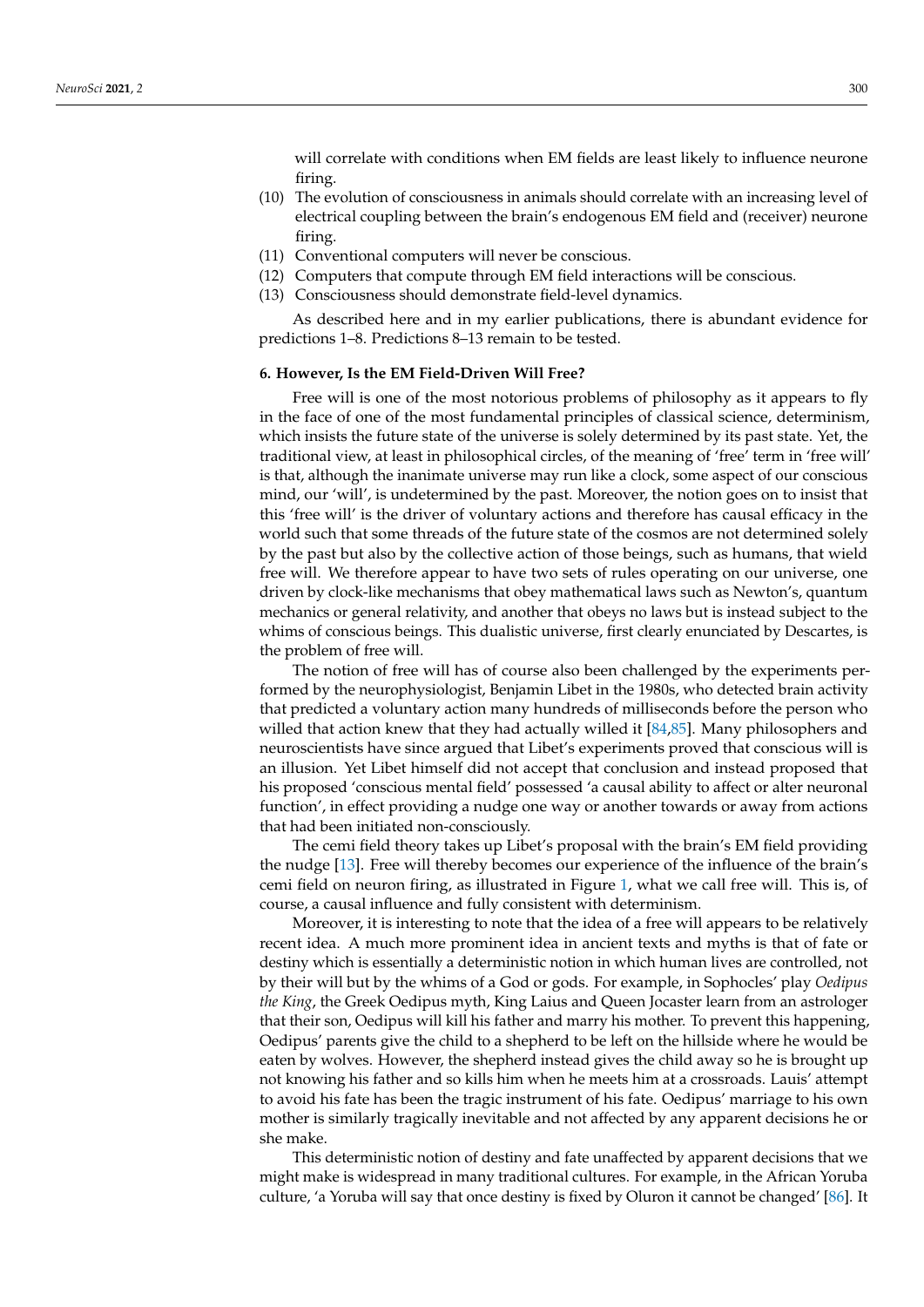is also evident in contemporary Islamic culture in the frequent use of the phrase 'inshallah' or 'as God wills it'. The modern notion of 'free will' instead comes from the later Western Christian tradition that our decisions must be free so that we are culpable for our actions. God rewards the worthy who freely make virtuous decisions with an eternity of heavenly bliss. He condemns the unworthy with an eternity of pain and unhappiness for their freely-made wicked decisions. We have to be free to be good or bad.

The problem of free will is however a pseudo problem generated by generations of theologians and philosophers who have accepted this non-deterministic notion of free will, despite the fact that it is inconsistent with our subjective experience of the action of our will. Our subjective experience is not of making decisions that are free in the sense of having no preceding cause. If we examine our thoughts when we initiate an action driven by our free will, such as picking up the telephone, and examine the thoughts that preceded that action, then we do not usually find a blank. Instead, we find that the thoughts that initiated the action were determined by earlier thoughts, such as the memory that we promised to call our friend to arrange a game of tennis. Probing further back, we might recall that we were prompted to think about our friend after spotting an actor in a TV programme who looked a bit like her and so on. Thoughts do not simply pop into heads; they are instead determined by earlier thoughts or events that are the cause of our present thoughts. It is not that free will is an illusion that is denied by determinism, it is just that philosophers have been arguing about a phenomenon that does not correspond to our actual subjective experience, which is of a causal, rather than 'free' will.

The cemi field theory proposes that the will is our experience of the interaction between the brain's EM field and neurons that leads to motor actions, such as speech. As reviewed in this article, there is abundant evidence that ephaptic/field effects modify neural firing in circuits that are involved in voluntary motor actions, such as in the cerebellar cortex. The influence may sometimes prompt neurons to fire or, at other times, inhibit neurons from firing. Curiously, this kind of influence is identical to the role proposed for consciousness by William James more than a century ago when he suggested that the cortex is delicately balanced with a 'hair-trigger' such that the slightest jar or accident could set it firing erratically, yet 'if consciousness can load the dice, can exert a constant pressure in the right direction, can feel what nerve processes are leading to the goal, can reinforce and strengthen these and at the same time inhibit those that threaten to lead astray, why, consciousness will be of invaluable service' [\[87\]](#page-13-26).

The cemi field theory proposes that the brain's EM field is what 'can load the dice, can exert a constant pressure in the right direction'. This is what we experience as the will. It is causal, but it differs from our experience of non-conscious involuntary actions because our conscious mind—the brain's EM field—is in the driving seat exerting the pressure that leads to actions. That pressure is driven by the most complex and dynamic EM object in the known universe, the cemi field, to deliver actions that are better informed than those driven solely by neuronal wires, providing James' 'invaluable service'. Will is not an illusion. It is our experience of EM field-level control. It may be the greatest gift that evolution has conferred on humanity.

## **7. Discussion**

The cemi field theory provides a physical theory of consciousness that, as far as I am aware, is consistent will all known facts of conscious experience. Unlike other popular theories of consciousness, such as Integrated Information Theory or Global Workspace theory, the cemi field theory provides a physical rather than merely a theoretical description of consciousness. It envisages consciousness as EM field information encoded in the brains' EM field experienced *by* the brain's EM field. Again, unlike most other theories of consciousness, the theory provides many testable predictions, most of which have been validated by experimental findings. By shifting the substrate of consciousness from the particulate matter of the brain to the equally physical but immaterial EM field of the brain, the cemi field theory effortlessly solves the binding problem. It also, for the first time,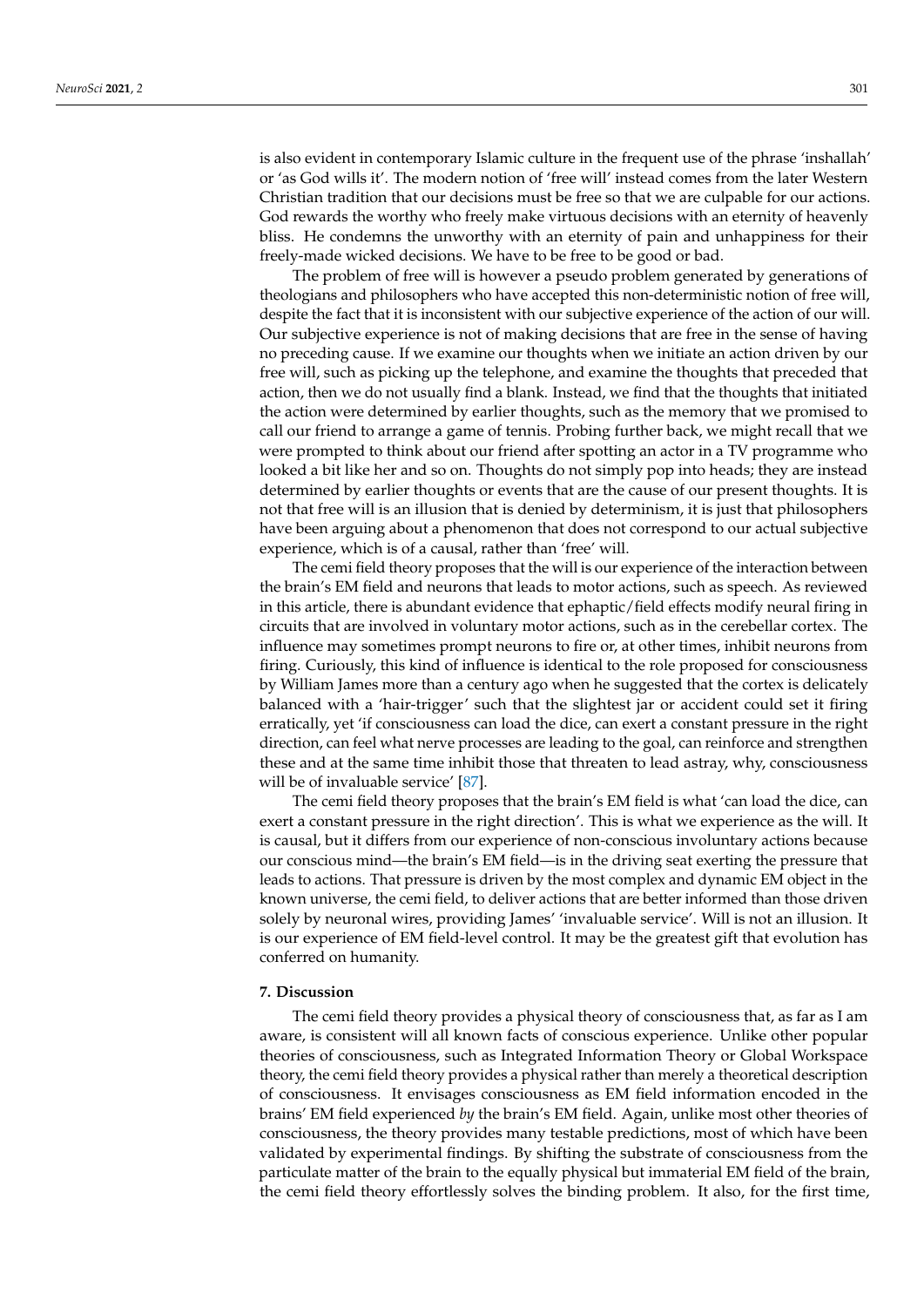provides a clear physical distinction between conscious and non-conscious neural activity as well as between non-conscious and willed actions. It envisages what we call 'free will' as our experience of the influence of the brain's EM on neural firing patterns that lead to motor actions.

Of course, like all theories of consciousness, more theoretical, experiment and philosophical research is needed to thoroughly explore and test the cemi field theory. On the theoretical side, more work needs to be done on the mathematical structure of the theory in order to deliver accurate predictions capable of being verified/refuted. On the experimental side, a great deal more could be investigated on the interaction between brain tissue and EM fields. AI may also be a promising avenue for future experimental research, particularly if computers could be designed that compute through EM field interactions as well as neuronal/synaptic connections. On the philosophical side, a good deal of work needs to be done to gain an understanding of what it might *feel like* to be the brain's endogenous EM field. For example, how would an EM field that travels at the speed of light, and thereby experiences zero time between transmitter and receiver, experience the arrow of time? Understanding the implications of the cemi field theory is challenging, but it could provide the key to unlocking one of the last great mysteries of science.

**Funding:** This research received no external funding.

**Institutional Review Board Statement:** Not applicable.

**Informed Consent Statement:** Not Aplicable.

**Data Availability Statement:** Not applicable.

**Conflicts of Interest:** The author declares no conflict of interest.

### **References**

- <span id="page-11-0"></span>1. Köhler, W. *Dynamics in Psychology*; WW Norton & Company: New York, NY, USA, 1960.
- <span id="page-11-1"></span>2. Popper, K.R.; Lindahl, B.I.; Arhem, P. A discussion of the mind-brain problem. *Theor. Med.* **1993**, *14*, 167–180. [\[CrossRef\]](http://doi.org/10.1007/BF00997274)
- <span id="page-11-2"></span>3. Lindahl, B.I.; Arhem, P. Mind as a force field: Comments on a new interactionistic hypothesis. *J. Theor. Biol.* **1994**, *171*, 111–122. [\[CrossRef\]](http://doi.org/10.1006/jtbi.1994.1217) [\[PubMed\]](http://www.ncbi.nlm.nih.gov/pubmed/7844991)
- <span id="page-11-3"></span>4. Libet, B. A testable field theory of mind-brain interaction. *J. Conscious. Stud.* **1994**, *1*, 119–126.
- <span id="page-11-4"></span>5. Libet, B. Conscious mind as a field. *J. Theor. Biol.* **1996**, *178*, 223–226. [\[CrossRef\]](http://doi.org/10.1006/jtbi.1996.0019) [\[PubMed\]](http://www.ncbi.nlm.nih.gov/pubmed/8729578)
- <span id="page-11-5"></span>6. Hameroff, S.; Penrose, R. Orchestrated reduction of quantum coherence in brain microtubules: A model for consciousness. *Math. Comput. Simul.* **1996**, *40*, 453–480. [\[CrossRef\]](http://doi.org/10.1016/0378-4754(96)80476-9)
- 7. Penrose, R. *The Emperor's New Mind*; Oxford University Press: London, UK, 1989.
- <span id="page-11-6"></span>8. Penrose, R. *Shadows of the Mind*; Oxford University Press: London, UK, 1995.
- <span id="page-11-7"></span>9. McFadden, J.; Al-Khalili, J. *Life on the Edge: The Coming of Age of Quantum Biology*; Crown Publishing Group: New York, NY, USA, 2016.
- <span id="page-11-8"></span>10. Cobb, M. *The Idea of the Brain: The Past and Future of Neuroscience*; Hachette: London, UK, 2020.
- <span id="page-11-9"></span>11. Crick, F. *The Astonishing Hypothesis*; Simon and Schuster: New York, NY, USA, 1994.
- <span id="page-11-10"></span>12. Crick, F.; Koch, C. The problem of consciousness. *Sci. Am.* **1992**, *267*, 152–159. [\[CrossRef\]](http://doi.org/10.1038/scientificamerican0992-152) [\[PubMed\]](http://www.ncbi.nlm.nih.gov/pubmed/1502517)
- <span id="page-11-11"></span>13. McFadden, J. Synchronous firing and its influence on the brain's electromagnetic field: Evidence for an electromagnetic theory of consciousness. *J. Conscious. Stud.* **2002**, *9*, 23–50.
- <span id="page-11-12"></span>14. Kreiter, A.K.; Singer, W. Stimulus-dependent synchronization of neuronal responses in the visual cortex of the awake macaque monkey. *J. Neurosci.* **1996**, *16*, 2381–2396. [\[CrossRef\]](http://doi.org/10.1523/JNEUROSCI.16-07-02381.1996) [\[PubMed\]](http://www.ncbi.nlm.nih.gov/pubmed/8601818)
- <span id="page-11-13"></span>15. Wilke, M.; Logothetis, N.K.; Leopold, D.A. Local field potential reflects perceptual suppression in monkey visual cortex. *Proc. Natl. Acad. Sci. USA* **2006**, *103*, 17507–17512. [\[CrossRef\]](http://doi.org/10.1073/pnas.0604673103)
- <span id="page-11-14"></span>16. Lutz, A.; Lachaux, J.-P.; Martinerie, J.; Varela, F.J. Guiding the study of brain dynamics by using first-person data: Synchrony patterns correlate with ongoing conscious states during a simple visual task. *Proc. Natl. Acad. Sci. USA* **2002**, *99*, 1586–1591. [\[CrossRef\]](http://doi.org/10.1073/pnas.032658199)
- <span id="page-11-15"></span>17. Steinmann, S.; Leicht, G.; Ertl, M.; Andreou, C.; Polomac, N.; Westerhausen, R.; Friederici, A.D.; Mulert, C. Conscious auditory perception related to long-range synchrony of gamma oscillations. *Neuroimage* **2014**, *100*, 435–443. [\[CrossRef\]](http://doi.org/10.1016/j.neuroimage.2014.06.012) [\[PubMed\]](http://www.ncbi.nlm.nih.gov/pubmed/24945670)
- <span id="page-11-16"></span>18. McFadden, J. *Quantum Evolution*; HarperCollins: London, UK, 2000.
- <span id="page-11-17"></span>19. McFadden, J.J. The Conscious Electromagnetic Information (Cemi) Field Theory:The Hard Problem Made Easy? *J. Conscious. Stud.* **2002**, *9*, 45–60.
- <span id="page-11-18"></span>20. Pockett, S. *The Nature of Consciousness: A. Hypothesis*; Writers Club Press: Lincoln, NE, USA, 2000.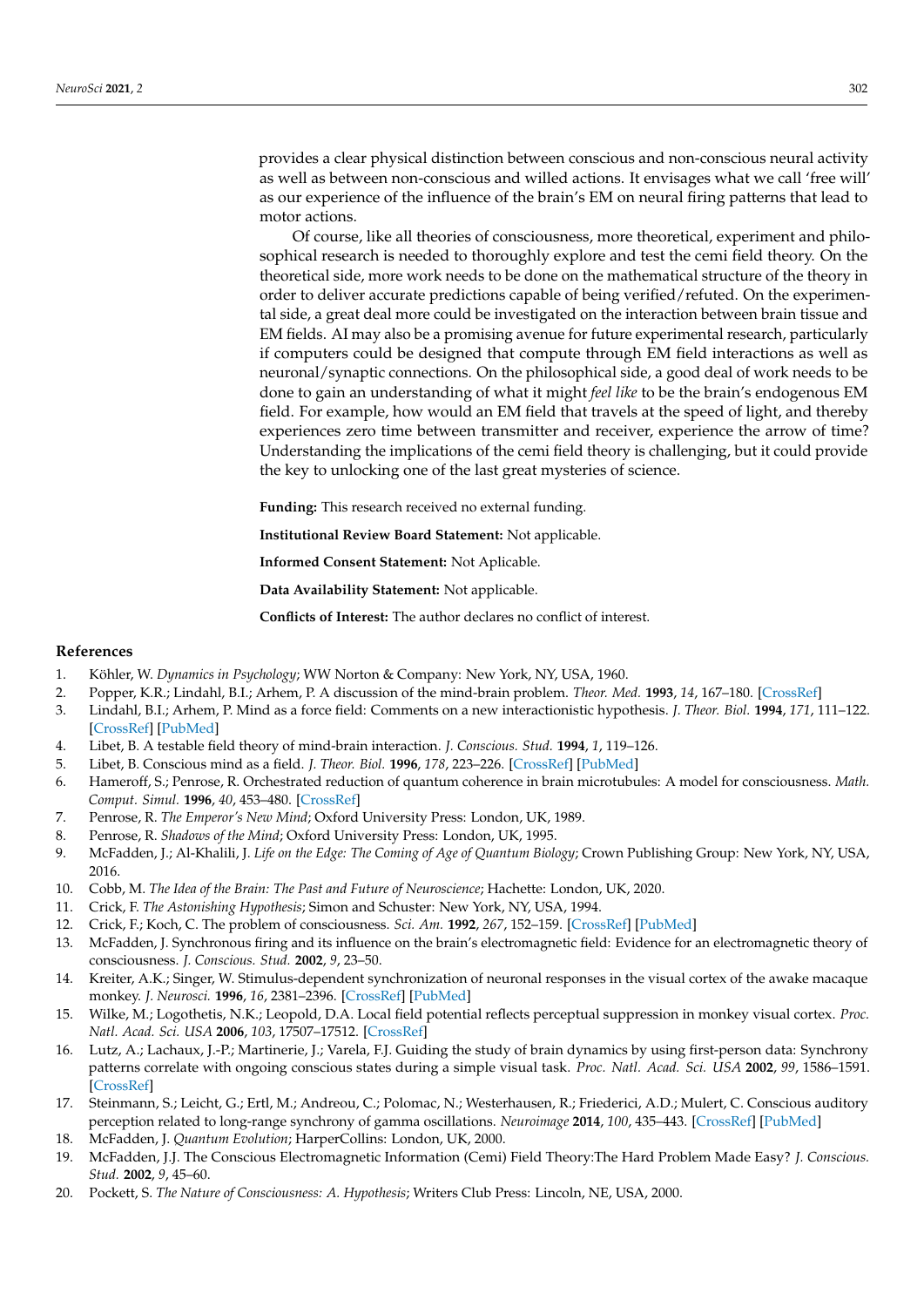- <span id="page-12-0"></span>21. Pockett, S. Difficulties with the electromagnetic field theory of consciousness. *J. Conscious. Stud.* **2002**, *9*, 51–56. [\[CrossRef\]](http://doi.org/10.14704/nq.2007.5.3.136)
- <span id="page-12-1"></span>22. John, E.R. A field theory of consciousness. *Conscious. Cogn.* **2001**, *10*, 184–213. [\[CrossRef\]](http://doi.org/10.1006/ccog.2001.0508)
- <span id="page-12-2"></span>23. John, E.R. The neurophysics of consciousness. *Brain Res. Rev.* **2002**, *39*, 1–28. [\[CrossRef\]](http://doi.org/10.1016/S0165-0173(02)00142-X)
- <span id="page-12-3"></span>24. Fingelkurts, A.A.; Fingelkurts, A.A. Brain-mind operational architectonics imaging: Technical and methodological aspects. *Open Neuroimaging J.* **2008**, *2*, 73–93. [\[CrossRef\]](http://doi.org/10.2174/1874440000802010073) [\[PubMed\]](http://www.ncbi.nlm.nih.gov/pubmed/19526071)
- <span id="page-12-4"></span>25. Fingelkurts, A.A.; Fingelkurts, A.A.; Neves, C.F. Natural world physical, brain operational, and mind phenomenal space-time. *Phys. Life Rev.* **2001**, *7*, 195–249. [\[CrossRef\]](http://doi.org/10.1016/j.plrev.2010.04.001)
- <span id="page-12-5"></span>26. McFadden, J. The CEMI Field Theory: Seven Clues to the Nature of Consciousness. In *The Emerging Physics of Consciousness*; Tuszynski, J., Ed.; Springer: New York, NY, USA, 2006; pp. 387–406.
- <span id="page-12-6"></span>27. McFadden, J. The CEMI Field Theory Gestalt Information and the Meaning of Meaning. *J. Conscious. Stud.* **2013**, *20*, 152–182.
- <span id="page-12-7"></span>28. McFadden, J. The CEMI field theory closing the loop. *J. Conscious. Stud.* **2013**, *20*, 153–168.
- <span id="page-12-8"></span>29. McFadden, J. Integrating information in the brain's EM field: The cemi field theory of consciousness. *Neurosci. Conscious.* **2020**, *2020*, niaa016. [\[CrossRef\]](http://doi.org/10.1093/nc/niaa016)
- <span id="page-12-9"></span>30. Edelman, G.M.; Tononi, G. *Consciousness: How Matter Becomes Imagination*; Penguin: London, UK, 2013.
- 31. Koch, C.; Massimini, M.; Boly, M.; Tononi, G. Neural correlates of consciousness: Progress and problems. *Nat. Rev. Neurosci.* **2016**, *17*, 307. [\[CrossRef\]](http://doi.org/10.1038/nrn.2016.22) [\[PubMed\]](http://www.ncbi.nlm.nih.gov/pubmed/27094080)
- 32. Srinivasan, R.; Russell, D.P.; Edelman, G.M.; Tononi, G. Increased synchronization of neuromagnetic responses during conscious perception. *J. Neurosci.* **1999**, *19*, 5435–5448. [\[CrossRef\]](http://doi.org/10.1523/JNEUROSCI.19-13-05435.1999) [\[PubMed\]](http://www.ncbi.nlm.nih.gov/pubmed/10377353)
- 33. Tononi, G. An information integration theory of consciousness. *BMC Neurosci.* **2004**, *5*, 42. [\[CrossRef\]](http://doi.org/10.1186/1471-2202-5-42) [\[PubMed\]](http://www.ncbi.nlm.nih.gov/pubmed/15522121)
- <span id="page-12-27"></span>34. Tononi, G. Consciousness as integrated information: A provisional manifesto. *Biol. Bull.* **2008**, *215*, 216–242. [\[CrossRef\]](http://doi.org/10.2307/25470707) [\[PubMed\]](http://www.ncbi.nlm.nih.gov/pubmed/19098144)
- 35. Tononi, G.; Edelman, G.M. Consciousness and complexity. *Science* **1998**, *282*, 1846–1851. [\[CrossRef\]](http://doi.org/10.1126/science.282.5395.1846)
- 36. Tononi, G.; Koch, C. The neural correlates of consciousness. *Ann. N. Y. Acad. Sci.* **2008**, *1124*, 239–261. [\[CrossRef\]](http://doi.org/10.1196/annals.1440.004)
- <span id="page-12-10"></span>37. Tononi, G.; Boly, M.; Massimini, M.; Koch, C. Integrated information theory: From consciousness to its physical substrate. *Nat. Rev. Neurosci.* **2016**, *17*, 450. [\[CrossRef\]](http://doi.org/10.1038/nrn.2016.44)
- <span id="page-12-11"></span>38. Searle, J. Can Information Theory Explain Consciousness. Available online: [https://www.nybooks.com/articles/2013/01/10](https://www.nybooks.com/articles/2013/01/10/can-information-theory-explain-consciousness/) [/can-information-theory-explain-consciousness/](https://www.nybooks.com/articles/2013/01/10/can-information-theory-explain-consciousness/) (accessed on 27 August 2021).
- <span id="page-12-12"></span>39. Cerullo, M.A. The problem with phi: A critique of integrated information theory. *PLoS Comput. Biol.* **2015**, *11*, e1004286. [\[CrossRef\]](http://doi.org/10.1371/journal.pcbi.1004286)
- <span id="page-12-13"></span>40. Matsuo, Y.; Mori, J.; Hamasaki, M.; Nishimura, T.; Takeda, H.; Hasida, K.; Ishizuka, M. Polyphonet: An advanced social network extraction system from the web. *J. Web Semant.* **2007**, *5*, 262–278. [\[CrossRef\]](http://doi.org/10.1016/j.websem.2007.09.002)
- <span id="page-12-14"></span>41. Spertus, E.; Sahami, M.; Buyukkokten, O. Evaluating similarity measures: A large-scale study in the orkut social network. In *Proceedings of the Eleventh ACM SIGKDD International Conference on Knowledge Discovery in Data Mining*; ACM: New York, NY, USA, 2005; pp. 678–684.
- <span id="page-12-15"></span>42. McDaid, A.F.; Greene, D.; Hurley, N. Normalized mutual information to evaluate overlapping community finding algorithms. *arXiv* **2011**, arXiv:11102515.
- <span id="page-12-16"></span>43. Ahn, Y.-Y.; Bagrow, J.P.; Lehmann, S. Link communities reveal multiscale complexity in networks. *Nature* **2010**, *466*, 761. [\[CrossRef\]](http://doi.org/10.1038/nature09182)
- <span id="page-12-17"></span>44. Hirata, H.; Ulanowicz, R.E. Information theoretical analysis of ecological networks. *Int. J. Syst. Sci.* **1984**, *15*, 261–270. [\[CrossRef\]](http://doi.org/10.1080/00207728408926559)
- <span id="page-12-18"></span>45. Fiedor, P. Networks in financial markets based on the mutual information rate. *Phys. Rev. E* **2014**, *89*, 052801. [\[CrossRef\]](http://doi.org/10.1103/PhysRevE.89.052801) [\[PubMed\]](http://www.ncbi.nlm.nih.gov/pubmed/25353838)
- <span id="page-12-19"></span>46. Leydesdorff, L. The mutual information of university-industry-government relations: An indicator of the Triple Helix dynamics. *Scientometrics* **2003**, *58*, 445–467. [\[CrossRef\]](http://doi.org/10.1023/A:1026253130577)
- <span id="page-12-20"></span>47. Pompe, B.; Blidh, P.; Hoyer, D.; Eiselt, M. Using mutual information to measure coupling in the cardiorespiratory system. *IEEE Eng. Med. Biol. Mag.* **1998**, *17*, 32–39. [\[CrossRef\]](http://doi.org/10.1109/51.731318) [\[PubMed\]](http://www.ncbi.nlm.nih.gov/pubmed/9824759)
- <span id="page-12-21"></span>48. Meyer, P.E.; Lafitte, F.; Bontempi, G. Minet: AR/Bioconductor package for inferring large transcriptional networks using mutual information. *BMC Bioinform.* **2008**, *9*, 461. [\[CrossRef\]](http://doi.org/10.1186/1471-2105-9-461) [\[PubMed\]](http://www.ncbi.nlm.nih.gov/pubmed/18959772)
- <span id="page-12-22"></span>49. Amiri, F.; Yousefi, M.R.; Lucas, C.; Shakery, A.; Yazdani, N. Mutual information-based feature selection for intrusion detection systems. *J. Netw. Comput. Appl.* **2011**, *34*, 1184–1199. [\[CrossRef\]](http://doi.org/10.1016/j.jnca.2011.01.002)
- <span id="page-12-23"></span>50. Bowsher, C.G. Information processing by biochemical networks: A dynamic approach. *J. R. Soc. Interface* **2010**, *8*, 186–200. [\[CrossRef\]](http://doi.org/10.1098/rsif.2010.0287)
- <span id="page-12-24"></span>51. Bourgault, F.; Makarenko, A.A.; Williams, S.B.; Grocholsky, B.; Durrant-Whyte, H.F. Information based adaptive robotic exploration. In Proceedings of the IEEE/RSJ International Conference on Intelligent Robots and Systems, Lausanne, Switzerland, 30 September–4 October 2002; pp. 540–545.
- <span id="page-12-25"></span>52. Gabrié, M.; Manoel, A.; Luneau, C.; Macris, N.; Krzakala, F.; Zdeborová, L. Entropy and mutual information in models of deep neural networks. *J. Stat. Mech. Theory Exp.* **2019**, *2019*, 124014. [\[CrossRef\]](http://doi.org/10.1088/1742-5468/ab3430)
- <span id="page-12-26"></span>53. Ribeiro, A.S.; Kauffman, S.A.; Lloyd-Price, J.; Samuelsson, B.; Socolar, J.E. Mutual information in random Boolean models of regulatory networks. *Phys. Rev. E* **2008**, *77*, 011901. [\[CrossRef\]](http://doi.org/10.1103/PhysRevE.77.011901)
- <span id="page-12-28"></span>54. Kakigi, R.; Koyama, S.; Hoshiyama, M.; Kitamura, Y.; Shimojo, M.; Watanabe, S. Pain-related magnetic fields following painful CO2 laser stimulation in man. *Neurosci. Lett.* **1995**, *192*, 45–48. [\[CrossRef\]](http://doi.org/10.1016/0304-3940(95)11604-U)
- <span id="page-12-29"></span>55. Baars, B.J. *A Cognitive Theory of Consciousness*; Cambridge University Press: New York, NY, USA, 1988.